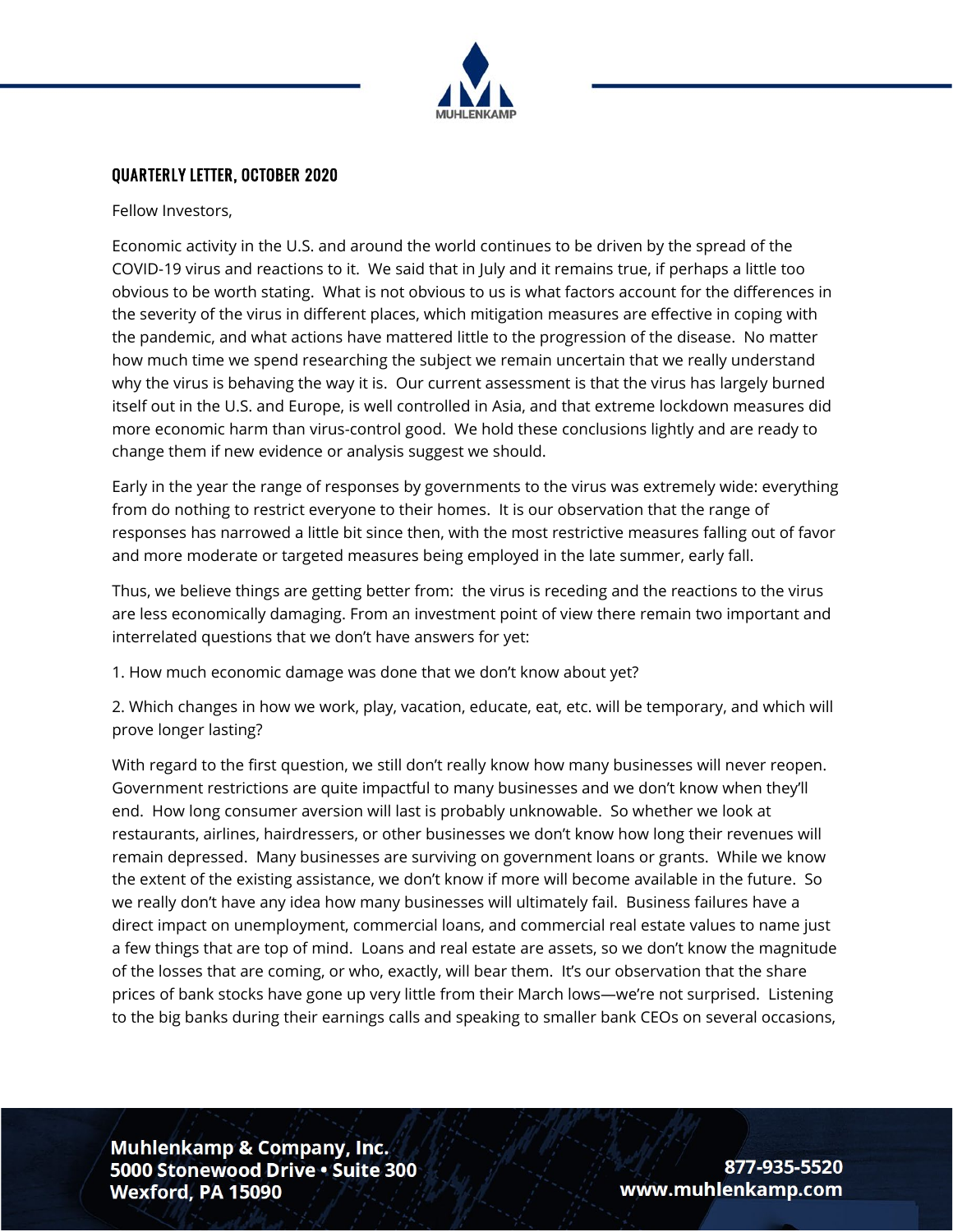it is clear the banks have little idea which of the loans on their books are still good, and which will end up defaulting.

Regarding the second question, there have been some huge changes in the workplace, education, recreation, etc. How many of these changes are permanent? How much business travel never comes back, impacting airlines, hotels, taxis, etc. on a permanent basis? How many workers continue working from home, reducing the demand for office space and putting downward pressure on real estate values? There appears to be a significant movement of people out of cities and into the suburbs, how long does that continue and what does the total impact look like? How many workers decide to stay home to help the kids with school and how does that affect the work force? We don't know the answers to any of these questions yet and it will take time to start to understand what the long-term effects are. This results in more uncertainty regarding the future of many businesses and industries than we had at the beginning of the year.

So, a lot of uncertainty still around the short-term and long-term impact of the virus, some of which we think is priced into the market, some of which is not.

Also of interest this quarter was the announcement by the Federal Reserve that they would begin targeting average inflation, not "spot" inflation. What does this mean? It means that if inflation has been below their target of 2% for a period of time, which it has, the Federal Reserve will now allow inflation to run above 2% for a period of time before they take action to reduce it. It remains to be seen whether this change in attitude by the Federal Reserve actually matters or not since the Fed has been unable to generate the inflation they sought the last ten years or so. Inflation as measured by the U.S. Consumer Price Index (urban) in August was 1.31%. Interestingly, that rate is almost twice the current yield on the 10-Year U.S. Treasury, which was .66% on 9/29/2020. So the holder of a 10-Year Treasury is losing purchasing power due to inflation at twice the rate he is growing his wealth via receipt of interest. The longer that situation persists, the more the bondholder loses ground, which is why we remain uninterested in being long-term bondholders and are skeptical of owning companies that have large holdings of long-duration bonds (examples are banks and insurance companies).

The portfolio is tilted towards economic recovery consistent with our view that the economy is improving. Some of our long-term holdings are trading at a premium to our assessment of their value and so we have reduced our position size in those companies. We've put some cash to work and are happy to hold on to the rest until we find attractive opportunities to employ it; we're not in a hurry. We also continue to hold a position in gold, which we view as a hedge.

With our best wishes for your continued success and good health!

Rewald & Mullenhamp

laff Mullerhay

Ron Muhlenkamp, Founder The Jeff Muhlenkamp, Portfolio Manager Muhlenkamp & Company, Inc. Muhlenkamp & Company, Inc.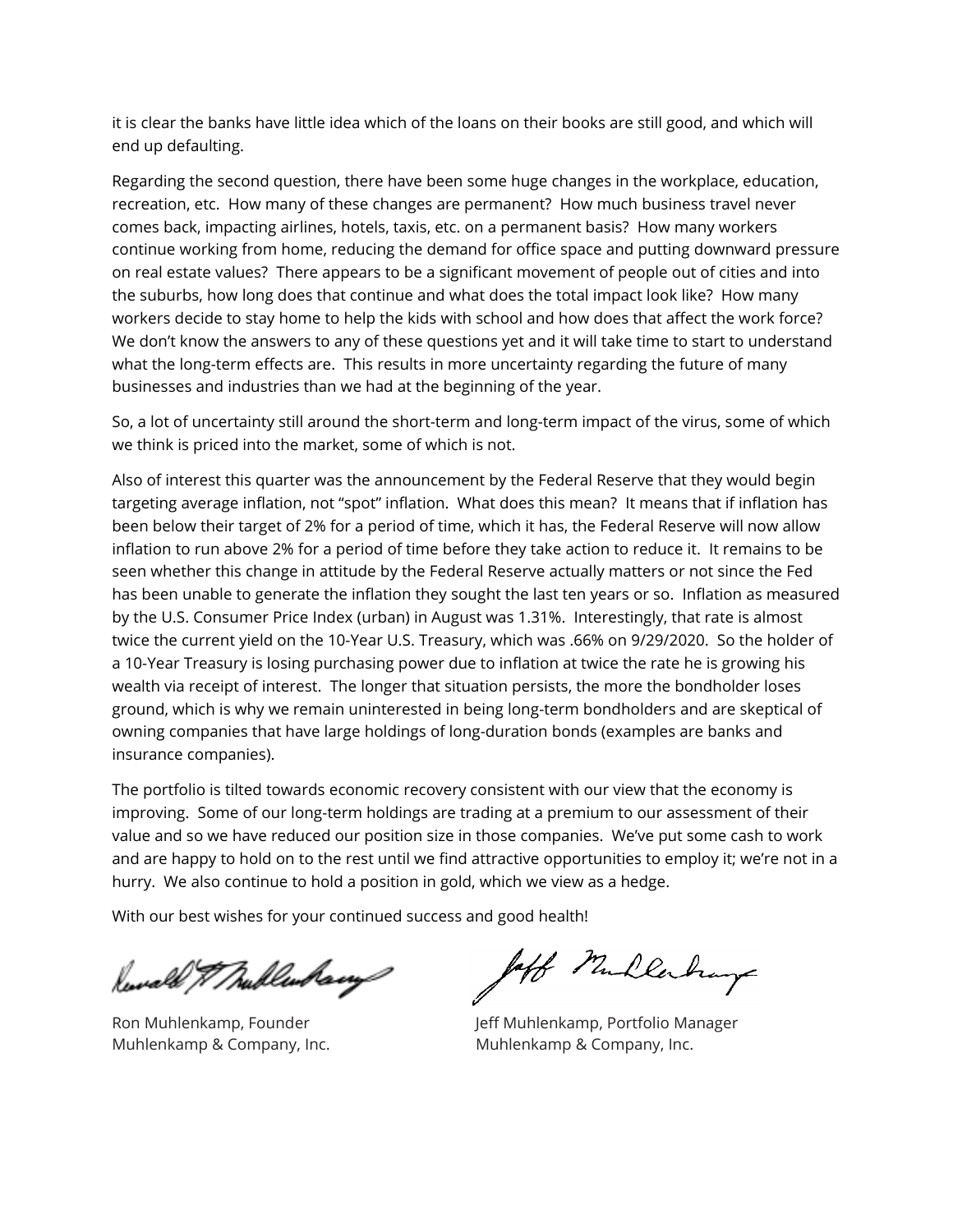

P.S. Jeff here. I just finished reading "Thinking in Bets: Making Smarter Decisions When You Don't Have All the Facts" by Annie Duke. Making decisions without all the facts is essentially my job description and I am always looking for ways to improve. Mrs. Duke does a great job laying out the problem, what she learned as she tried to improve her decision-making process as a professional poker player, and how the rest of us can improve our thinking as well. I highly recommend the book if you have an interest in decision making and will add this one to my recommended reading list.

*The comments made in this letter are opinions and are not intended to be investment advice or a forecast of future events.*

Muhlenkamp & Company, Inc. 5000 Stonewood Drive . Suite 300 Wexford, PA 15090

877-935-5520 www.muhlenkamp.com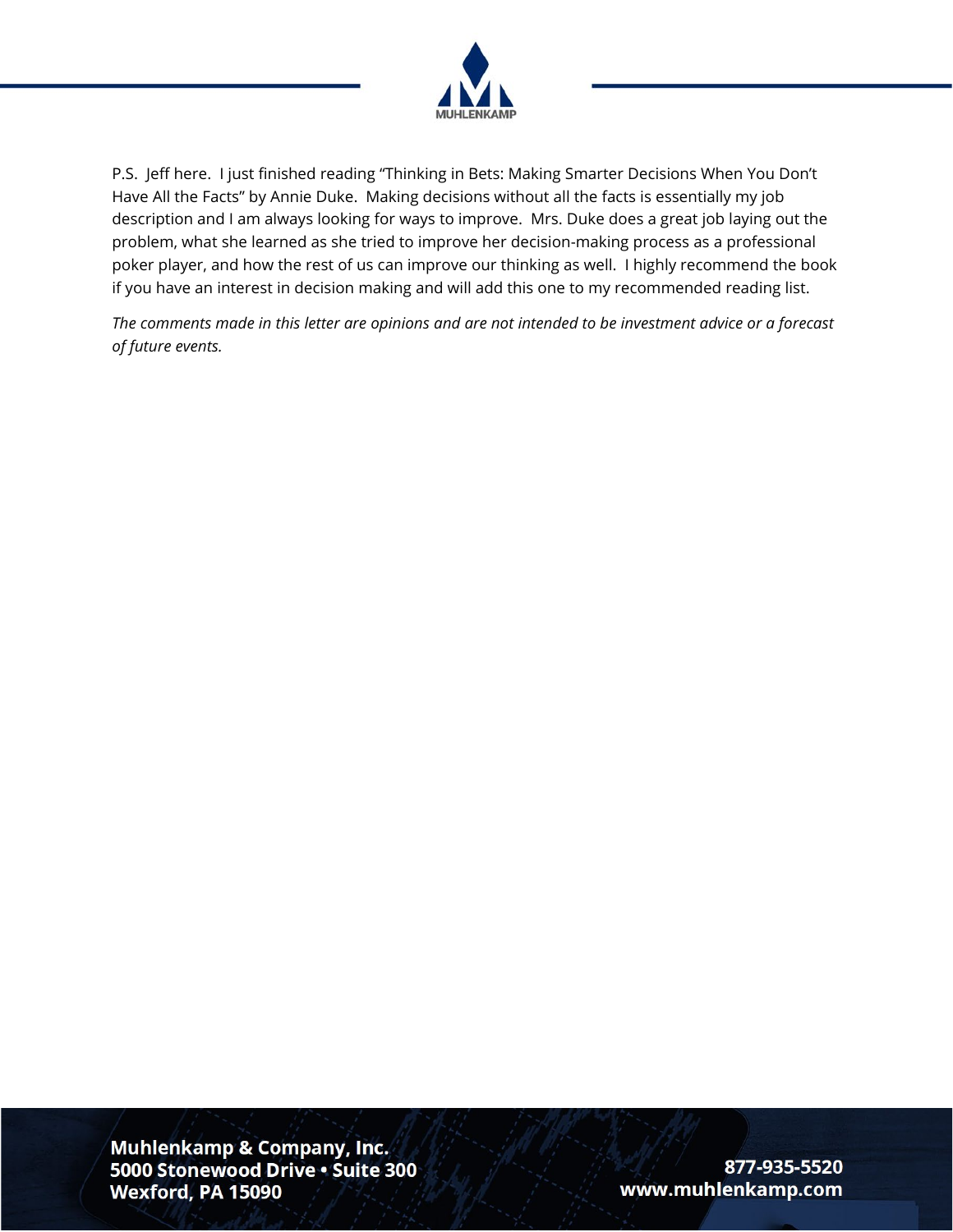# For the period ended 09/30/2020 ALL-CAP VALUE MUHLENKAMPSMA

*Muhlenkamp & Company's All-Cap Value SMA (Separately Managed Account) is designed for investors' accounts over \$100,000. We employ full discretion, applying fundamental analysis.*

#### INVESTMENT OBJECTIVE

We seek to maximize total after-tax return through capital appreciation, and income from dividends and interest, consistent with reasonable risk.

### INVESTMENT STRATEGY

We invest in undervalued assets wherever they may be found. Typically, this results in holding a portfolio of companies we believe are materially undervalued by the market. Bonds may be included in the portfolio if they are a good investment.

### INVESTMENT PROCESS

We start with a bottom-up scan of domestic companies, typically looking at most U.S. companies at least four times per year. We add to that an understanding of the sector dynamics in which companies are operating, an assessment of the business cycle, and a review of macroeconomic conditions.

Our primary screening metric is return on shareholder equity (ROE). We are looking for companies with stable returns that can be purchased cheaply, or for companies with improving returns that have not yet been recognized by the market.

We don't believe that a holding period of "forever" is appropriate in all cases, but are comfortable holding companies as long as they continue to meet expectations.

#### INVESTMENT RISK

We define investment risk as the probability of losing purchasing power over long periods of time, which is quite different from Wall Street's definition of price volatility in very short periods of time. Taxes, inflation, and spending will ALL impact the purchasing power of your assets.



# ALL-CAP VALUE COMPOSITE PERFORMANCE (NET OF FEES)

|                              |                 |                    | Annualized                 |                 |                  |                  |  |
|------------------------------|-----------------|--------------------|----------------------------|-----------------|------------------|------------------|--|
|                              | Year to<br>Date | <b>One</b><br>Year | Past <sub>3</sub><br>Years | Past 5<br>Years | Past 10<br>Years | Past 15<br>Years |  |
| Return                       | $-1.02\%$       | 5.10%              | 0.65%                      | 2.42%           | 5.66%            | 1.65%            |  |
| S&P 500 Total Return*        | 5.57%           | 15.15%             | 12.28%                     | 14.14%          | 13.74%           | 9.19%            |  |
| Consumer Price Index** 1.15% |                 | 1.31%              | 1.92%                      | 1.75%           | 1.76%            | 1.89%            |  |

 **\* The S&P 500 is a widely recognized, unmanaged index of common stock prices. The figures for the S&P 500 reflect all dividends reinvested but do not reflect any deductions for fees, expenses, or taxes. One cannot invest directly in an index.**

 \*\* Consumer Price Index (CPI) – As of August 2020 – U.S. CPI Urban Consumers NSA (Non-Seasonally Adjusted), Index. The Consumer Price Index tracks the prices paid by urban consumers for goods and services and is generally accepted as a measure of price inflation. Price inflation affects consumers' purchasing power.

*Consolidated performance with dividends and other earnings reinvested. Performance figures reflect the deduction of broker commission expenses and the deduction of investment advisory fees. Such fees are described in Part II of the adviser's Form ADV. The advisory fees and any other expenses incurred in the management of the investment advisory account will reduce the client's return. It should not be assumed that recommendations made in the future will be profitable or will equal the performance of the above accounts. A list of all security recommendations made within the past twelve months is available upon request.*

# TOP TWENTY HOLDINGS

|                              |                                                  | % of Net |
|------------------------------|--------------------------------------------------|----------|
| Company                      | Industry                                         | Asset    |
| Meritage Homes Corporation   | Household Durables                               | 4.70%    |
| Dow Inc.                     | Chemicals                                        | 4.38%    |
| Apple Computer Inc.          | Technology Hardware, Storage & Peripherals 3.97% |          |
| Microchip Technology Inc.    | Semiconductors & Semiconductor Equipment         | 3.96%    |
| Microsoft Corporation        | Software                                         | 3.88%    |
| Lennar Corp Class A          | <b>Household Durables</b>                        | 3.87%    |
| <b>SPDR Gold Shares</b>      | Exchange Traded Funds                            | 3.84%    |
| Broadcom Inc.                | Semiconductors & Semiconductor Equipment         | 3.56%    |
| <b>McKesson Corporation</b>  | Health Care Providers & Services                 | 3.17%    |
| UnitedHealth Group Inc.      | <b>Health Care Providers &amp; Services</b>      | 3.13%    |
| Mastec Inc.                  | Construction & Engineering                       | 3.00%    |
| Berkshire Hathaway Class B   | Diversified Financial Services                   | 2.99%    |
| Bristol-Myers Squibb Company | Pharmaceuticals                                  | 2.94%    |
| Jazz Pharmaceuticals PLC     | Pharmaceuticals                                  | 2.79%    |
| Lockheed Martin Corp.        | Aerospace & Defense                              | 2.79%    |
| Gilead Sciences, Inc.        | Biotechnology                                    | 2.75%    |
| CVS Health Corp.             | Health Care Providers & Services                 | 2.62%    |
| Cameco Corporation           | Oil, Gas, & Consumable Fuels                     | 2.56%    |
| <b>NMI Holdings</b>          | Thrifts & Mortgage Finance                       | 2.45%    |
| Alliance Data Systems Corp.  | <b>IT Services</b>                               | 2.18%    |
|                              |                                                  |          |

*Composite holdings are subject to change and are not recommendations to buy or sell any security.*

*Composite Top Twenty Holdings are presented as supplemental information to the fully compliant presentation on the next page.*

*Return on Equity (ROE) is a company's net income (earnings), divided by the owner's equity in the business (book value).*